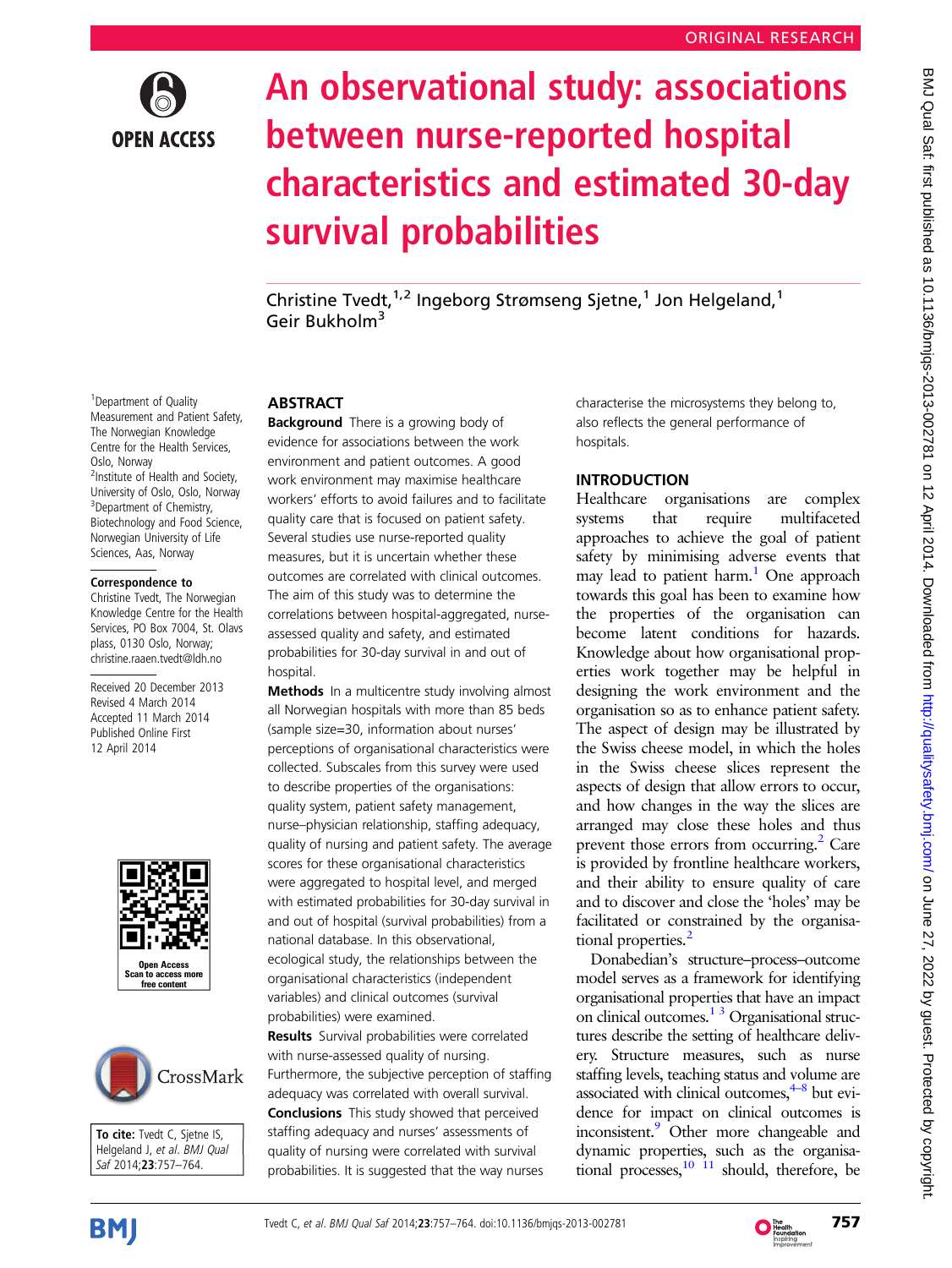addressed when attempting to design patient-safe organisations.<sup>9</sup> Processes may be defined and operationalised as the care delivered (clinical process measures) or as organisational processes measures that describe the work environemnt.<sup>3 12 13</sup> It has been suggested that the impact of safety culture vary with the work environment, $^{14}$  and several studies have shown that nursing work environments are associated with clinical and nurse-reported quality.<sup>[5 15 16 17 18](#page-6-0)</sup> Improvements in nurses' perceptions of organisational process measures in their work environment are likely to have an impact on nurse-reported quality. Two studies have shown that nurse-reported quality was associated with clinical outcomes such as hospital standardised mortality rates (HSMR), 30-day mortality, failure to rescue and patient satisfaction[.19 20](#page-6-0) However, the evidence for relationships between self-reported quality and clinical outcomes is sparse, and a confirmation of these relationships may enhance the potential to learn from studies that use quality measures reported by healthcare workers as outcome measures[.10 17](#page-6-0)–[20](#page-6-0)

In a previous study, we found that four subscales from a questionnaire measuring nurses' work environment were associated with nurse-assessed patient safety and quality: (1) quality system, (2) staffing adequacy, (3) nurse–physician relationship and (4) patient safety management.<sup>[11](#page-6-0)</sup> These variables with their interactions were regarded as mutually dependent elements and will be referred to as a 'complex parameter' that represents one way to describe the organisation. In the present study, the complex parameter was applied to explore the associations between nurse-reported work environment, nurse-assessed quality and safety, and clinical outcomes.

# **Objectives**

The aim of this study was to determine the correlations between hospital-aggregated, nurse-assessed quality and safety measures, and estimated probabilities for 30-day survival in and out of hospital. The complex parameter described in the introduction was applied to examine the associations between nurse-reported organisational process measures and hospital-level clinical outcomes.

# METHODS

# Design

This observational, ecological study combined data from two sources: (1) a multicentre cross-sectional nurse survey in Norwegian hospitals conducted as part of the international project entitled European Nurse Forecasting: Human Resources Planning in Nursing (RN4Cast) and (2) estimated probabilities for 30-day survival in and out of hospital computed by The Norwegian Knowledge Centre for the Health Services based on patient administrative data collected from Norwegian hospitals. Estimated probabilities for 30-day survival in and out of hospital will hereafter be referred to as 'survival probabilities'. Hospital averages for the nurses' responses were computed and

merged with hospital-level survival probabilities for 30 hospitals. This study included hospital-level data (survival probabilities) to compare different properties of hospital performance. Since the unit of observation was hospitals, the ecological design was most suitable.

# Discharge data

Survival measures are commonly accepted quality indicators, for example, the HSMR that is corresponding to overall survival described in this study. However, the survival probabilities in the present study include a standardised 30-day follow-up during and after hospital admission. Time is an essential element in mortality measures, and this standardisation prevents that variation in length of stay between the patients compromise the validity of the quality indicator. $21$  In Norway, 30-day survival probabilities are estimated in and out of hospitals for patients admitted for acute myocardial infarction (AMI), stroke and hip fracture. To limit the scope of this study, survival after hip fracture was not included in the present study. The survival probabilities were computed for patients discharged in the period 2005–2009. The discharge data provide information about age, sex, diagnoses, procedure codes, length of stay, departments, municipality of residence, type of admission (acute or elective) and in-hospital mortality. The database was linked to the National Population Register to obtain the exact date of death, so that the cases were followed-up for 30 days from admission during hospitalisation and after discharge (in and out of hospital). Norwegian hospitals' trusts often contain several hospitals, and the survival probabilities were computed at the hospital level. In the present study, survival probabilities after AMI (survival AMI), after stroke (survival stroke) and overall survival were included as clinical outcome measures. Overall survival for 2009 was computed for diagnoses covering 80% of hospital deaths in hospitals with more than 800 admissions. Inclusion of diagnoses covering 80% of hospital deaths was made according to procedures for estimation of HSMR.<sup>[22](#page-6-0)</sup> Cases for AMI and stroke were identified by admission codes according to International Classification of Diseases tenth revision.<sup>[23](#page-7-0)</sup> Survival probabilities were computed for hospitals with more than 100 cases in the period 2001–2005 and more than 20 for 2009.

A case was defined as starting with first admission of the patient and was followed within the hospital and when transferred to other hospitals (with delay <8 h). To attribute the outcome to the hospitals involved in a case, hospital weighting proportional with the length of stay for each hospital was implemented. $^{21}$  $^{21}$  $^{21}$  Risk adjustments were made for age, sex, number of admissions (during the previous 2 years) and Charlson comorbidity (during the previous 3 years), and are more thoroughly described elsewhere. $21$  The present study made use of survival probabilities that were published as national quality indicators, and so ethical approval was not necessary.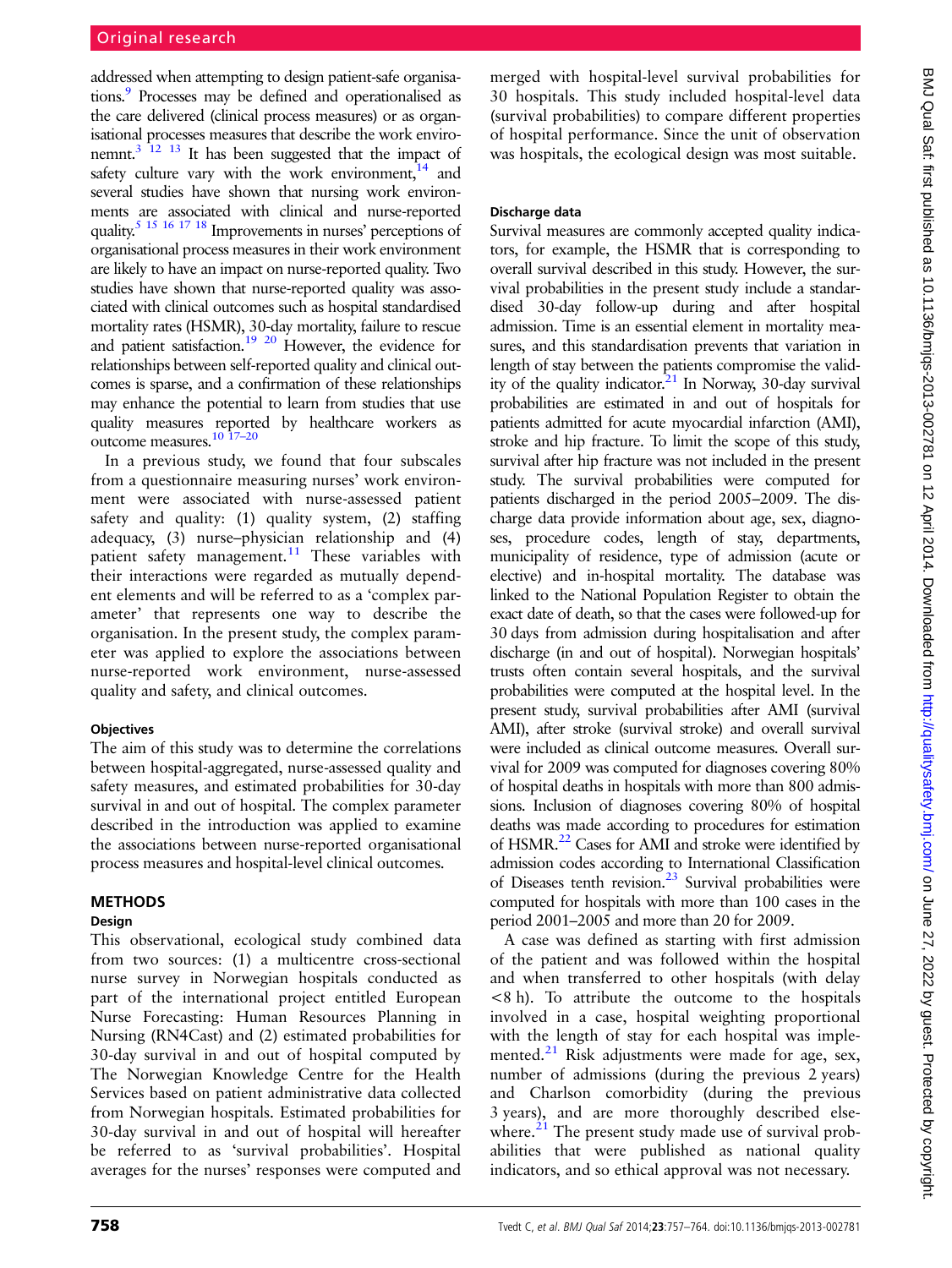#### Nurse survey

The Norwegian branch of RN4Cast was conducted during autumn 2009 involving a survey among nurses working bedside in surgical and medical wards in 35 Norwegian hospitals (with more than 85 beds). The data collection procedure is described elsewhere, and the method of data collection and handling was approved by the Data Protection Official for Research.<sup>[11](#page-6-0)</sup> Two global questions from the RN4Cast questionnaire were used to compare nurses' assessments of quality of nursing and patient safety with clinical outcomes:

- ▸ Quality of nursing: 'In general, how would you describe the quality of nursing care delivered to patients on your unit/ward?' (Responses were on a 4-point Likert-type scale, where  $1 = poor$ ,  $2 = fair$ ,  $3 = good$  and  $4 = excellent$ )
- ▸ Patient safety: 'Please give your department an overall grade on patient safety' (Responses were on a 5-point Likert-type scale, where 1=failing, 2=poor, 3=acceptable,  $4=$ very good and  $5=$ excellent)

The complex parameter was based on nurses' descriptions of their work environment and patient safety management. From the instrument Nursing Work Index—Revised (NWI-R), three subscales that are described in table 1 were included (responses were on a 4-point Likert-type scale, where 1=strongly disagree, 2=somewhat disagree, 3=somewhat agree and 4=strongly agree). Patient safety management was defined as a composite score including three items that were originally included in the Hospital Survey on Patient Safety Culture (HSOPSC) (responses were on a 5-point Likert-type scale, where 1=strongly disagree, 2=disagree, 3=neither agree nor disagree, 4=agree and 5=strongly agree) (see table 1).<sup>[24](#page-7-0)</sup>

The Norwegian version of NWI-R was translated and tested according to acknowledged procedures for questionnaire modifications between cultures, and the instrument's reliability and construct validity were assessed in a pilot test.<sup>[25](#page-7-0)</sup> In a previous paper, we have described the exploratory factor analysis that identified a factor structure of NWI-R for use in a Norwegian context. If more than 50% of scores in the single items were missing, the scale scores were noted as missing. Internal consistency for the four subscales included in the present study ranged from 0.71 to 0.88 (Cronbach's α) in the reliability test. Internal consistency of the three items from HSOPSC was 0.72 (Cronbach's  $\alpha$ ).<sup>[11](#page-6-0)</sup>

#### The sample

Based on recommendations for cut-off points for response rates, four hospitals were excluded because the response rate was below  $40\%$ .<sup>[26](#page-7-0)</sup> Additionally, one hospital that specialises in cancer care was excluded, and the final sample was 30 hospitals. Responses from 3556 nurses working in surgical or medical wards in these 30 hospitals were included as averaged scores for each hospital. The mean response rate for the present study was 58.9%. Hospitals were categorised into regional university hospitals (university hospitals with national and regional responsibilities), local university hospitals (university hospitals without national responsibilities) and local hospitals (without university functions) that made the reference value in analyses.

#### Statistical analysis

The complex parameter and nurse-assessed quality of nursing and patient safety were transformed into a

Table 1 Construction of the subscales: presentation of the single items and the instrument origin (Nursing Work Index—Revised (NWI-R), Hospital Survey on Patient Safety Culture (HSOPSC)

| <b>Subscales</b>                     | <b>Single items</b>                                                                                                                                                                                                                                                                                                                                                                                                                                                                                    |
|--------------------------------------|--------------------------------------------------------------------------------------------------------------------------------------------------------------------------------------------------------------------------------------------------------------------------------------------------------------------------------------------------------------------------------------------------------------------------------------------------------------------------------------------------------|
| Staffing adequacy (NWI-R)            | Enough time and opportunity to discuss patient care problems with other nurses<br>Enough registered nurses to provide quality patient care<br>Enough staff to get the work done                                                                                                                                                                                                                                                                                                                        |
| Nurse-physician relationship (NWI-R) | Physicians and nurses have good working relationships<br>A lot of team work between nurses and physicians<br>Collaboration (joint practice) between nurses and physicians<br>Physicians value nurses' observations and judgments<br>Physicians recognise nurses' contributions to patient care<br>Physicians respect nurses as professionals<br>Physicians hold nurses in high esteem                                                                                                                  |
| Quality system (NWI-R)               | A clear philosophy of nursing that pervades the patient care environment<br>Working with nurses who are clinically competent<br>An active quality assurance programme<br>A preceptor programme for newly hired registered nurses<br>Nursing care is based on a nursing model, rather than a medical model<br>Written, up-to-date nursing care plans for all patients<br>Patient care assignments that foster continuity of care (ie, the same nurse cares for<br>the patient from one day to the next) |
| Patient safety management (HSOPSC)   | In this unit, we discuss ways to prevent errors from happening again<br>We are given feedback about changes put into place based on event reports<br>The actions of hospital management show that patient safety is a top priority                                                                                                                                                                                                                                                                     |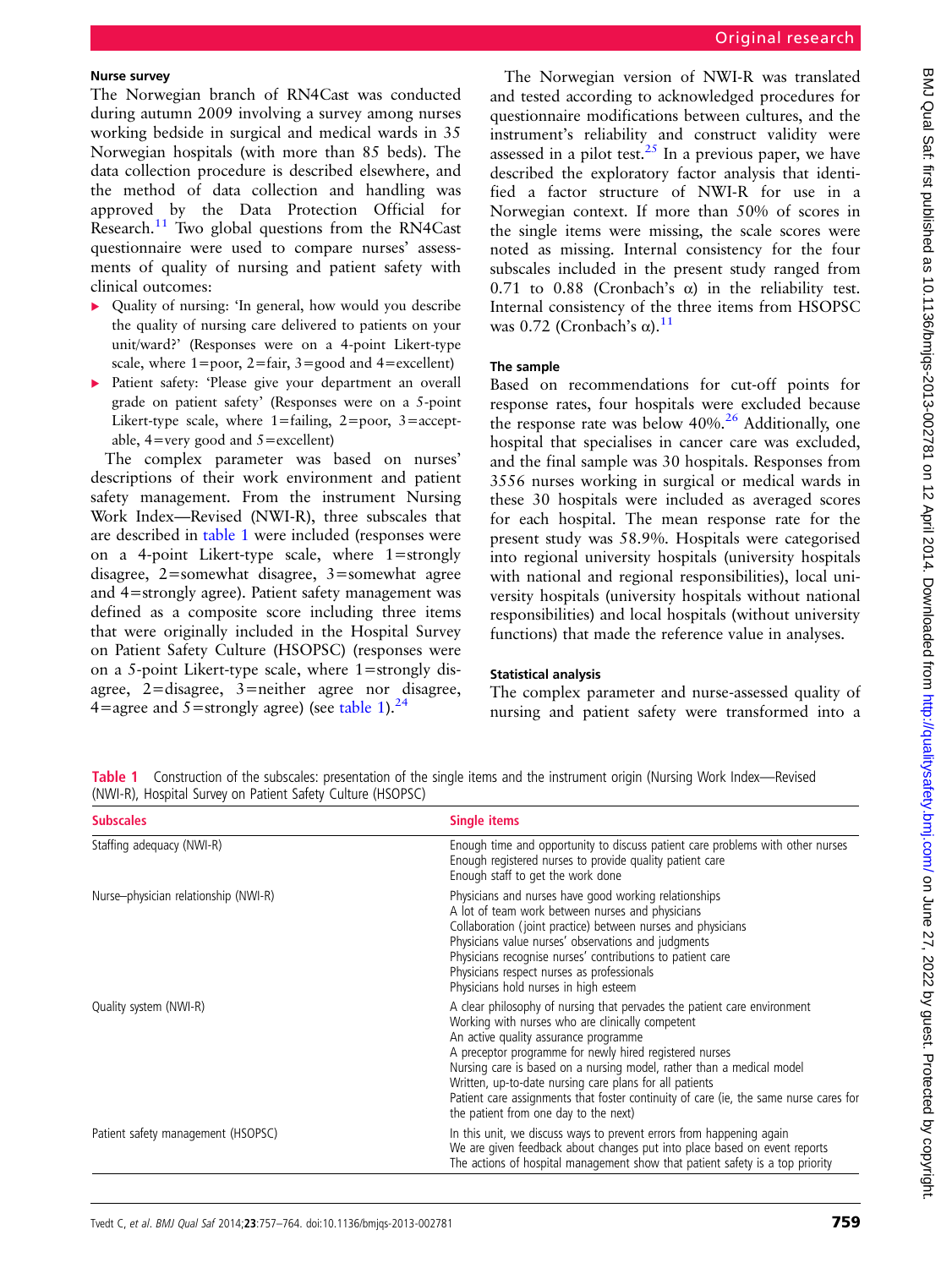scale of 0–100, where high scores represent positive descriptions. Descriptive statistics for the outcome measures in this study are presented as means, 95% CIs, minimum and maximum. Means and 95 CIs for the nurse-reported measures are described per hospital type. The nurse-assessed quality and safety measures and survival probabilities were included in a correlation analysis, from which the results are reported as Pearson's correlation coefficients and p values. The complex parameter and hospital type were included in a regression analysis to examine the associations with nurse-assessed quality and safety, and survival probabilities that are reported as regression coefficients and p values. Initial univariate analyses were not performed to determine which variables to include in the logistic model, since the variables were included as subcomponents of a complex parameter based on findings from a previous paper.<sup>[11](#page-6-0)</sup> In the additional regression analysis, hospitallevel nurse-to-patient ratios collected from Statistics Norway were included (number of nurse-years per 10 000 patient days). $27$ 

SPSS V.18.0 Software (SPSS, Chicago, Illinois, USA) for Windows was used for correlation analysis, and R 2.15.1, free software available at [\(http://www.](http://www.r-project.org/) [r-project.org/](http://www.r-project.org/)), was used to conduct the multivariate stepwise regression (conditional backwards with the Akaike information criterion) on the hospital-level dataset.

# RESULTS

Survival probabilities varied between hospitals, and the hospital mean for overall survival was 95.1% (95% CI 94.8% to 95.4%, minimum=93.8%, maximum=96.2%). The hospital mean for survival AMI was 87.1% (95% CI 86.2% to 88.1%, minimum=83.6%, maximum=93.8%) and for survival stroke 85.5% (95% CI 84.4% to 86.7%, minimum=74.8%, maximum=89.1%). The mean score for nurses' assessments of quality of nursing was 66.9 (95% CI 65.2 to 68.7, minimum=54.8, maximum=76.0). The mean score for patient safety was 60.3 (95% CI 58.9 to 61.8, minimum=48.5,  $maximum=67.4$ ).

Most of the hospitals were categorised as local (n=22), but three hospitals were considered to be local university hospitals and further five were regional university hospitals. The variation in independent variables is presented per hospital type in [table 2.](#page-4-0)

The bivariate correlation analysis showed that nurse-assessed quality of nursing was correlated with nurse-assessed patient safety, overall survival and survival after AMI ([table 3\)](#page-4-0).

Nurses' assessments of patient safety were not correlated with the survival probabilities, and survival after stroke was not correlated with any of the other measures [\(table 3](#page-4-0)).

The multivariate stepwise regression analysis showed that nurses' assessments of staffing adequacy were positively associated with overall survival, while there was a negative association between patient safety management and overall survival ([table 4\)](#page-5-0). A positive perception of staffing adequacy and regional university hospitals was associated with higher survival after AMI. There was no association between the organisational measures and survival after stroke. Staffing adequacy was associated with the two nurse-assessed outcomes, and patient safety management was associated with patient safety ([table 4\)](#page-5-0). The variables that remained significant at 5% level in the linear stepwise regression are presented in the table.

Nurse-reported staffing adequacy was associated with three of the outcome measures, and so we repeated the model analysis and included nurse-to-patient ratios based on figures from official statistics (ie, number of nurse man-years per 10 000 patient days, in 2009). $^{27}$ This did not result in significant changes.

# **DISCUSSION**

In the present study, we found that overall survival is correlated with nurse-assessed quality of nursing. Furthermore, one of the diagnosis-specific survival measures, survival after AMI, is correlated with overall survival and quality of nursing. The subjective impression of staffing adequacy was correlated with overall survival, whereas the nurse-to-patient ratio was not associated with survival probabilities.

Hospitals are hierarchical systems consisting of wards that represent microsystems in which interactions (or care delivery) take place between healthcare workers and patients. According to Nelson et  $al$ ,  $^{28}$  $^{28}$  $^{28}$ these microsystems are 'essential building blocks that combine to form the care continuum'. In the present study, quality of care at the microsystem level was reflected in nurses' assessments of quality and, to some extent, nurses' assessments of patient safety, whereas quality of care at the hospital level was reflected in survival probabilities. Nurses' assessments of quality of nursing in their wards are strongly correlated with overall survival, while their assessments of patient safety are not. The presence of a relationship between quality of nursing and overall survival is supported by a similar study, from whose results it was concluded that staff feedback is weakly associated with HSMR. $^{20}$  $^{20}$  $^{20}$  The question regarding patient safety called for the nurses' perceptions at the department level, which is one level above their ward level (a department in Norwegian hospitals most often consists of several wards). The department is a more distant entity, and the question about patient safety may reflect the nurses' judgement of the patient safety systems administered by people outside their own ward and their own microsystem.<sup>29</sup> <sup>30</sup> This may also be one way to understand why patient safety management was negatively associated with overall survival.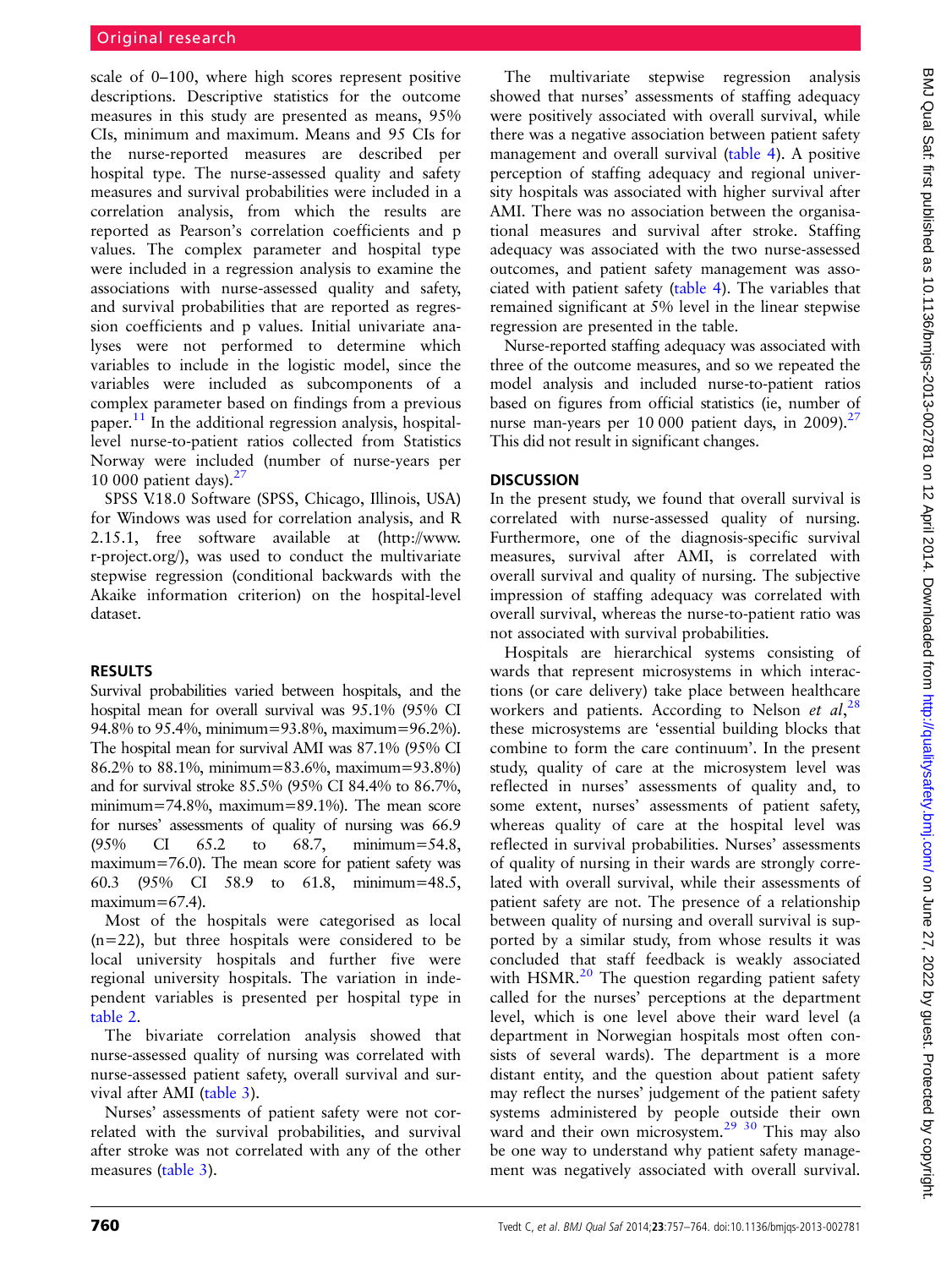| <b>Hospital type</b>                    |                 | <b>Staffing</b><br>adequacy* | Nurse-physician<br>relationship* | Quality<br>system* | <b>Patient safety</b><br>management* | <b>Nurse-to-patient</b><br>ratiot |
|-----------------------------------------|-----------------|------------------------------|----------------------------------|--------------------|--------------------------------------|-----------------------------------|
| Local hospital (n=22)                   | Mean            | 43.9                         | 68.0                             | 52.0               | 55.1                                 | 51.3                              |
|                                         | Lower<br>95% CI | 40.5                         | 66.2                             | 49.3               | 52.9                                 | 47.2                              |
|                                         | Upper<br>95% CI | 47.3                         | 69.7                             | 54.7               | 57.3                                 | 55.1                              |
| Local university<br>hospital $(n=3)$    | Mean            | 42.0                         | 65.1                             | 53.1               | 53.7                                 | 53.2                              |
|                                         | Lower<br>95% CI | 28.1                         | 57.9                             | 48.3               | 47.1                                 | 41.6                              |
|                                         | Upper<br>95% CI | 55.9                         | 72.3                             | 57.8               | 60.2                                 | 64.8                              |
| Regional university<br>hospital $(n=5)$ | Mean            | 49.0                         | 65.8                             | 51.6               | 54.9                                 | 68.2                              |
|                                         | Lower<br>95% CI | 37.0                         | 62.9                             | 43.5               | 48.1                                 | 52.7                              |
|                                         | Upper<br>95% CI | 61.2                         | 68.7                             | 59.6               | 61.6                                 | 83.7                              |

<span id="page-4-0"></span>

| Table 2 Mean and CIs for organisational characteristics per hospital type |  |
|---------------------------------------------------------------------------|--|
|---------------------------------------------------------------------------|--|

\*The original 4- or 5-point Likert scales have been transformed into 0–100 scale, where high scores represent positive descriptions in this table.

†Number of nurse-years per 10 000 patient days.

Another way to understand this odd result is that patient safety may have had a high priority in the wards where staffing was perceived as adequate. In wards where the attention towards patient safety is high, the attitudes towards safety and quality among the respondents might have been more conscious and, therefore, more critical. Moreover, the cross-sectional design of this study did not allow adjustments for variations over time. If interventions prior to the nurse survey changed the respondents' perceptions of the work environment, this may not have had impact on the survival probabilities that are based on data from a long period of time.

We also examined the survival of two diagnosis groups: AMI and stroke. Survival after AMI was correlated with overall survival and with nurses' assessments of quality of care. The different processes implemented for the treatment of AMI and stroke may explain this finding. Survival after stroke is dependent on acute functions in primary healthcare, a multifaceted intervention within specialist healthcare and a good rehabilitation plan in primary healthcare after discharge from hospital. A crucial factor is the time from symptom

onset to medical treatment and admission to hospital. The accessibility of healthcare, distance from the hospital, and patient paths within and between the hospitals are perhaps more important organisational aspects for survival after stroke. The management of AMI patients was revised in Norway from 2000, and standardised procedures are now followed for the acute care provided by hospitals managing these patients. This is reflected in better survival data for AMI in a comparative national survey, as recorded in the Organization for Economic Co-operation and Development's document 'Health at a Glance'.<sup>[31](#page-7-0)</sup> It may not be surprising that nurses assess the quality of care as being high in those hospitals with well-functioning acute care. However, a limitation of the present study is that the nurses' assessments of quality of care was not broken down and stratified according to AMI and stroke wards. Therefore, it was not possible to examine the correlation between quality of care and survival at the ward level. Another limitation of the present study is that responses from nurses working in critical care units in which these patients may be cared for at their most vulnerable state, was not included.

|  |  | Table 3 Correlation coefficients between nurse-assessed outcomes and estimated survival probabilities |  |  |  |
|--|--|-------------------------------------------------------------------------------------------------------|--|--|--|
|  |  |                                                                                                       |  |  |  |

|                                 | <b>Survival after AMI</b><br>Pearson's correlation (p value) | Survival after stroke | <b>Overall survival</b> | <b>Quality of nursing</b> | <b>Patient safety</b> |  |  |
|---------------------------------|--------------------------------------------------------------|-----------------------|-------------------------|---------------------------|-----------------------|--|--|
| Survival after AMI              |                                                              |                       |                         |                           |                       |  |  |
| Survival after stroke           | 0.01(0.960)                                                  |                       |                         |                           |                       |  |  |
| Overall survival                | 0.56(0.001)                                                  | 0.30(0.106)           |                         |                           |                       |  |  |
| Quality of nursing              | 0.40(0.028)                                                  | 0.00(0.990)           | 0.49(0.006)             |                           |                       |  |  |
| Patient safety                  | 0.30(0.114)                                                  | 0.02(0.918)           | 0.32(0.088)             | $0.82$ ( $< 0.001$ )      | -                     |  |  |
| AMI acute muncardial infarction |                                                              |                       |                         |                           |                       |  |  |

AMI, acute myocardial infarction.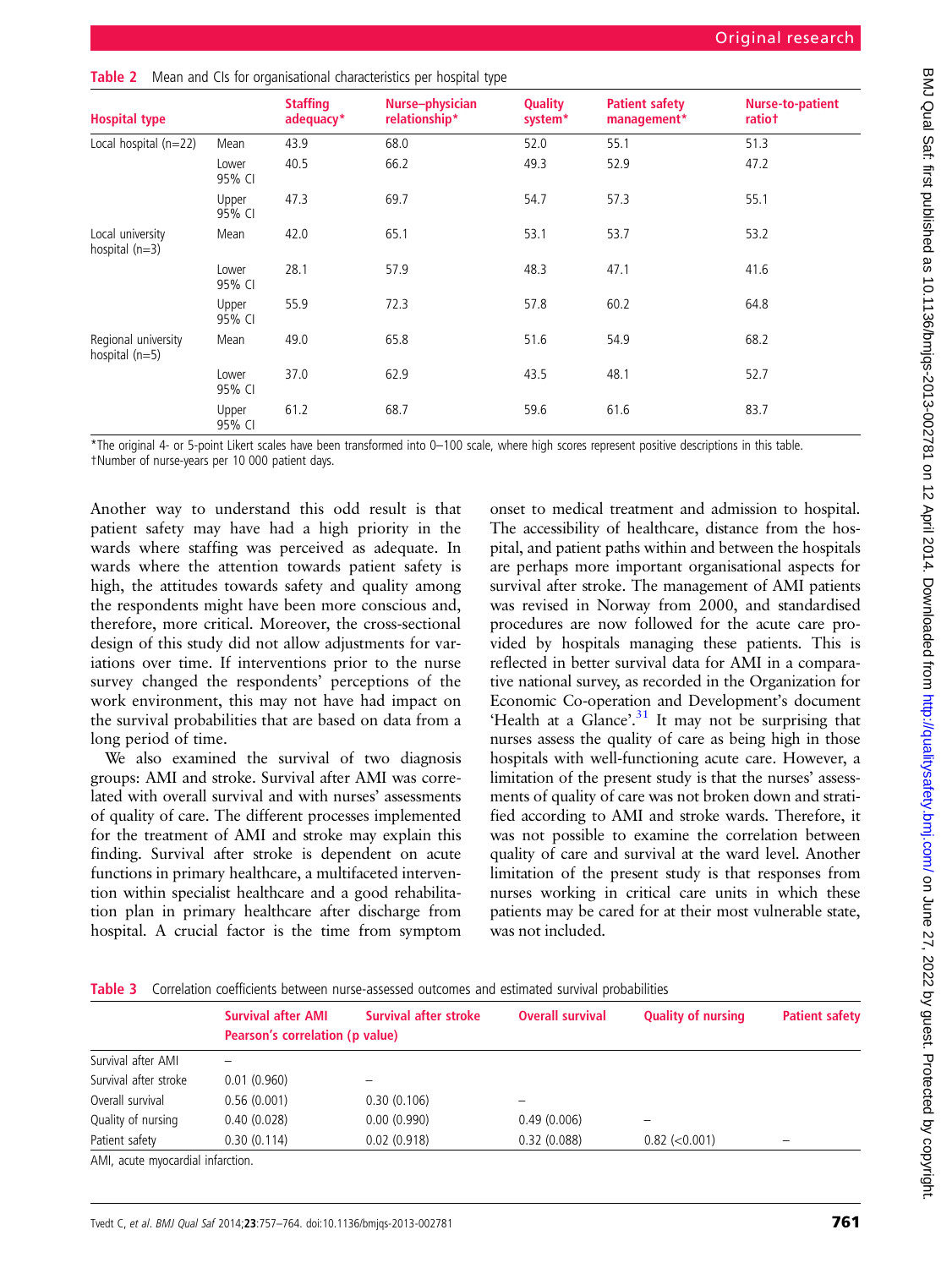|                               | <b>Overall survival</b><br>Regression coefficient (p value) | <b>Survival after AMI</b> | <b>Survival after stroke</b> | <b>Quality of nursing</b> | <b>Patient safety</b> |
|-------------------------------|-------------------------------------------------------------|---------------------------|------------------------------|---------------------------|-----------------------|
| Patient safety management     | $-0.09(0.048)$ *                                            |                           |                              |                           | $0.36(0.011)^*$       |
| Staffing adequacy             | $0.09(0.002)$ **                                            | 0.08(0.079)               |                              | $0.44$ (<0.001)**         | $0.24(0.005)$ **      |
| Nurse-physician relationship  |                                                             |                           |                              |                           |                       |
| Quality system                |                                                             |                           |                              |                           |                       |
| Local university hospitalt    |                                                             | 1.10(0.346)               |                              |                           |                       |
| Regional university hospitalt |                                                             | 4.05 $(<0.001)$ **        |                              |                           |                       |
| Adjusted $R^2$                | 0.30                                                        | 0.45                      |                              | 0.57                      | 0.79                  |

<span id="page-5-0"></span>Table 4 Multivariate stepwise regression model (backwards conditional) showing associations between organisational characteristics and nurse-assessed outcomes and estimated survival probabilities

\*Significant at the 0.01% level.

\*\*Significant at the 0.05% level.

†Reference value is all other hospitals.

AMI, acute myocardial infarction.

The finding that survival after AMI was higher in regional university hospitals than in the other hospital types may indicate that the former are pioneers at improving the processes of care, which conse-quently reduces mortality.<sup>[32](#page-7-0)</sup> The introduction of percutaneous coronary intervention in regional university hospitals during the period studied may have had a major effect on survival for patients with AMI. Higher volume, higher personnel ratios and other structural features of teaching hospitals may also explain the better outcomes. However, we did not find the association between the nurse-to-patient ratio and survival that has been found in other studies.<sup>[5](#page-6-0)</sup>  $33-35$  $33-35$  Hence, the association between nurse-reported staffing adequacy and overall survival indicates that the way resources are organised impacts patient outcomes. It is therefore important to emphasise that nurse-reported staffing adequacy is a composite variable that reflects factors additional to simply the number of nurses. This finding is consistent with another study that showed that nurse-reported staffing adequacy is not correlated with the nurse-to-patient ratio. $36$  On the other hand, it has been shown that nurse-reported staffing adequacy is associated with the accessibility of assistive personnel, $37$  and qualitative interviews indicate that the content of staffing adequacy includes how nurses assess the personnel mix, the cohesiveness of the staff, the delivery systems and 'knowing' the patients.[38](#page-7-0) In a recent literature review, perceived staffing adequacy was associated with clinical outcomes such as mortality, failure to rescue and adverse events.[17](#page-6-0) From our perspective, together these results emphasise the importance of having organisational processes that facilitate the quality of care and patient safety. This is particularly important considering our findings indicating that the way personnel resources are organised and allocated is more vital for quality and safety than the number of personnel. However, further research is required on what makes healthcare personnel perceive staffing as adequate.

Several studies have found associations between clinical outcomes and other organisational process measures, such as the nurse–physician relationship, the general work environment and educational level. <sup>[18](#page-6-0) 34</sup> <sup>39-[40](#page-7-0)</sup> The finding that staffing adequacy was the only process measure of significance in the present study may be attributable to several factors. First, we used a selection of organisational process measures identified in a previous study; the measures used in other studies may not be compatible with our complex parameter. Second, other studies used patients as units of analysis; our ecological approach provides another perspective and involves a relatively small number of cases. Third, the outcome measures in the present study, survival probabilities, were weighted for hospital length of stay, and followed the cases after hospital discharge. This approach differs from similar studies using in-hospital mortality, or mortality during 30 days in hospital.

## Strengths and limitations

The use of mortality measures for comparison purposes has been criticised because the different ways to calculate mortality may provide 'large variation in hospital ranking and outlier detection'.<sup>[21](#page-6-0)</sup> Transfer of patients between hospitals might explain this problem, and the survival probabilities used in the present study have been recommended as indicators for hospital performance. $21$  Another strength of our study is the comprehensiveness of the nurse survey, for which there was a response rate of 58.9%, and which involved the majority of Norwegian general hospitals. A comparative study has shown that nurses' ratings of their work environment, staffing levels, educational level and skill mix are generally high in Norway com-pared with other countries.<sup>[41](#page-7-0)</sup> This makes Norway a unique arena in which to explore the issues of patient safety, because the findings may point to organisational properties that are crucial for patient safety, and that may be concealed in other contexts.

Ecological studies are criticised because data at the individual level are aggregated to the group level.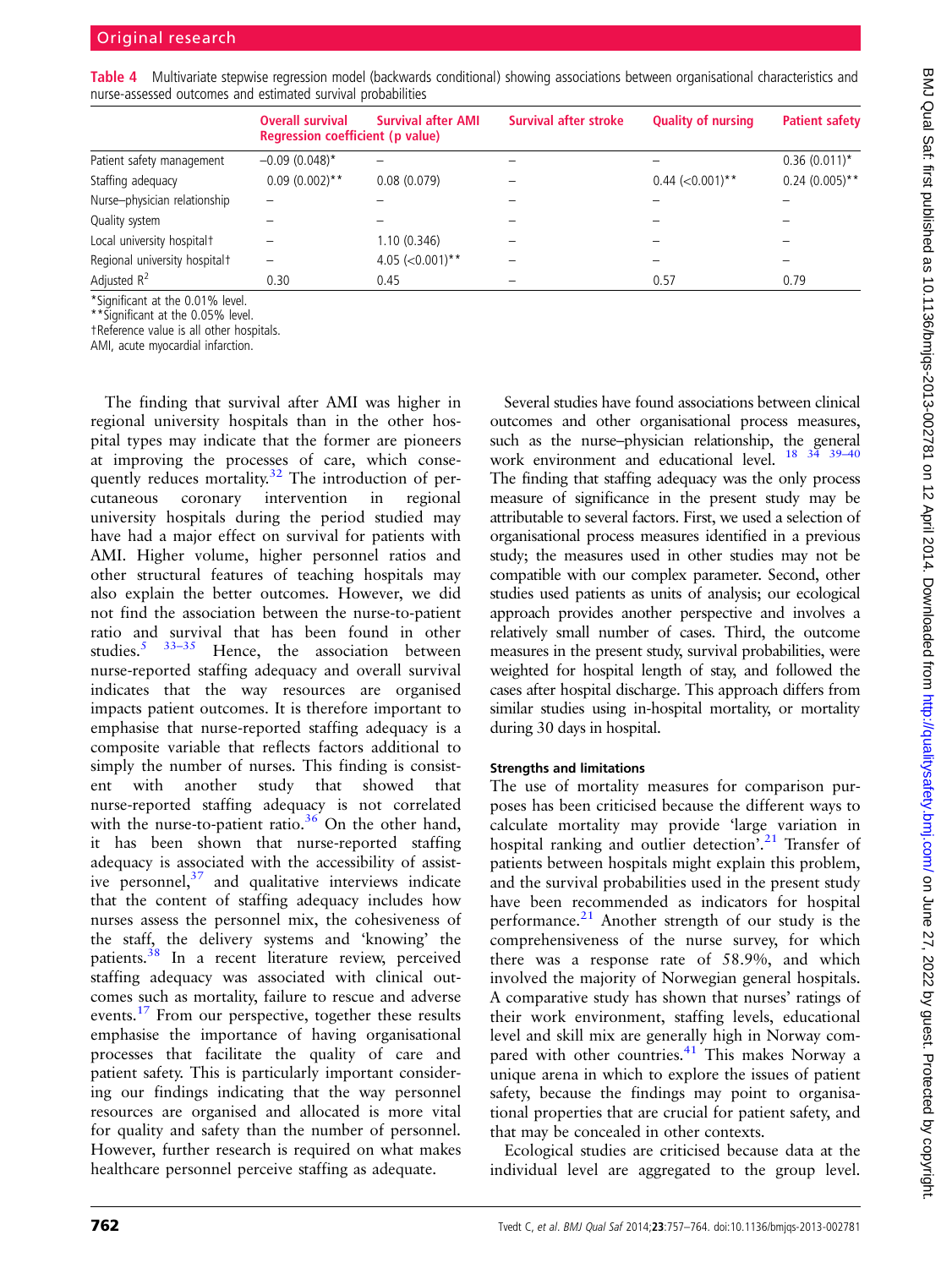<span id="page-6-0"></span>However, as the intention of this study was to compare hospital performance including hospital-level data, the ecological design was necessary.

The survey method is a cost-effective way of investigating the organisational properties of healthcare organisations, and the subjective description of quality made by nurses appears to be a valid measure.<sup>19</sup> <sup>20</sup> However, the healthcare workers' reports on quality and safety may be biased for several reasons, and the discrepancy between healthcare workers' assessments and clinical outcomes may be  $\text{great.}^{17}$  Still, nurse-assessed quality has been used to describe the role of nursing in hospitals, and to identify properties of high-performing work systems. Our study may serve as a support for studies using healthcare workers assessments as outcome measures to examine organisational properties that promote quality of care and patient safety.

# **CONCLUSION**

In this study, perceived staffing adequacy, but not nurse-patient ratio was associated with overall survival. This result suggests that the way resources are organised is a critical factor to achieve the goal of quality and safety. Furthermore, nurses' assessments of quality of nursing were correlated with overall survival and survival after AMI, suggesting that the way nurses characterise the microsystems they belong to also reflects the general performance of hospitals.

Acknowledgements The authors would like to thank all the Norwegian nurses who completed the nurse survey.

Contributors All the authors contributed to design of the study, and have read and approved the final version of the manuscript. CT drafted the manuscript and conducted the statistical analyses. CT and ISS carried out data collection using the nurse survey, and ISS contributed to manuscript revision. JH contributed with statistical advice and expertise concerning the survival probabilities. GB had the main responsibility for the conception and design of the study and revisions of the manuscript drafts.

Funding Data were collected by Norwegian Nurses' Organisation and the Norwegian Knowledge Centre for the Health Services in collaboration. CT was supported by a grant from Norwegian Nurses' Organisation.

#### Competing interests None.

Ethical approval Data Protection Official for Research approved the method of data collection and handling of the nurse survey.

Provenance and peer review Not commissioned; externally peer reviewed.

Open Access This is an Open Access article distributed in accordance with the Creative Commons Attribution Non Commercial (CC BY-NC 3.0) license, which permits others to distribute, remix, adapt, build upon this work noncommercially, and license their derivative works on different terms, provided the original work is properly cited and the use is non-commercial. See: [http://creativecommons.org/licenses/by](http://creativecommons.org/licenses/by-nc/3.0/)[nc/3.0/](http://creativecommons.org/licenses/by-nc/3.0/)

# **REFERENCES**

1 Battles JB, Lilford RJ. Organizing patient safety research to identify risks and hazards. Qual Saf Health Care 2003;12 (Suppl 2):ii2–7.

- 2 Reason J. Human error: models and management. BMJ 2000;320:768–70.
- 3 Donabedian A. Selecting approaches to assessing performance. In: Bashshur R.ed An introduction to quality assurance in health care. New York: Oxford University Press, 2003, 45–56.
- 4 Vartak S, Ward MM, Vaughn TE. Do postoperative complications vary by hospital teaching status? Med Care 2008;46:25–32.
- 5 Kane RL, Shamliyan TA, Mueller C, et al. The Association of Registered Nurse Staffing Levels and Patient Outcomes: Systematic Review and Meta-Analysis. Med Care 2007;45:1195–204.
- 6 Thornlow DK, Stukenborg GJ. The association between hospital characteristics and rates of preventable complications and adverse events. Med Care 2006;44:265–9.
- 7 Ayanian JZ, Weissman JS. Teaching hospitals and quality of care: a review of the literature. Milbank Q 2002; 80:569–93, v.
- 8 Birkmeyer JD, Siewers AE, Finlayson EV, et al. Hospital volume and surgical mortality in the United States. N Engl J Med 2002;346:1128–37.
- 9 Shekelle PG, Pronovost PJ, Wachter RM, et al. Advancing the science of patient safety. Ann Intern Med 2011; 154:693–6.
- 10 Djukic M, Kovner CT, Brewer CS, et al. Work environment factors other than staffing associated with nurses' ratings of patient care quality. *J Nurs Adm* 2012;42(10 Suppl):S17-26.
- 11 Tvedt C, Sjetne IS, Helgeland J, et al. A cross-sectional study to identify organisational processes associated with nurse-reported quality and patient safety. BMJ Open 2012;2; e001967.
- 12 Donabedian A. An introduction to quality assurance in health care. New York: Oxford University Press, 2003.
- 13 Carayon P, Schoofs HA, Karsh BT, et al. Work system design for patient safety: the SEIPS model. Qual Saf Health Care 2006;15(Suppl 1):i50–8.
- 14 Clarke SP, Aiken LH. More nursing, fewer deaths. Qual Saf Health Care 2006;15:2–3.
- 15 Gunnarsdottir S, Clarke SP, Rafferty AM, et al. Front-line management, staffing and nurse-doctor relationships as predictors of nurse and patient outcomes. a survey of Icelandic hospital nurses. Int J Nurs Stud 2009;46:920-7.
- 16 Purdy N, Spence Laschinger HK, Finegan J, et al. Effects of work environments on nurse and patient outcomes. J Nurs Manag 2010;18:901–13.
- 17 Bae SH. Assessing the relationships between nurse working conditions and patient outcomes: systematic literature review. J Nurs Manag 2011;19:700–13.
- 18 Aiken LH, Cimiotti JP, Sloane DM, et al. Effects of nurse staffing and nurse education on patient deaths in hospitals with different nurse work environments. Med Care 2011;49:1047–53.
- 19 McHugh MD, Stimpfel AW. Nurse reported quality of care: a measure of hospital quality. Res Nurs Health 2012;35:566–75.
- 20 Pinder RJ, Greaves FE, Aylin PP, et al. Staff perceptions of quality of care: an observational study of the NHS Staff Survey in hospitals in England. BMJ Qual Saf 2013;22:563–70.
- 21 Kristoffersen DT, Helgeland J, Clench-Aas J, et al. Comparing hospital mortality—how to count does matter for patients hospitalized for acute myocardial infarction (AMI), stroke and hip fracture. BMC Health Serv Res 2012;12:364.
- 22 Heijink R, Koolman X, Pieter D, et al. Measuring and explaining mortality in Dutch hospitals; the hospital